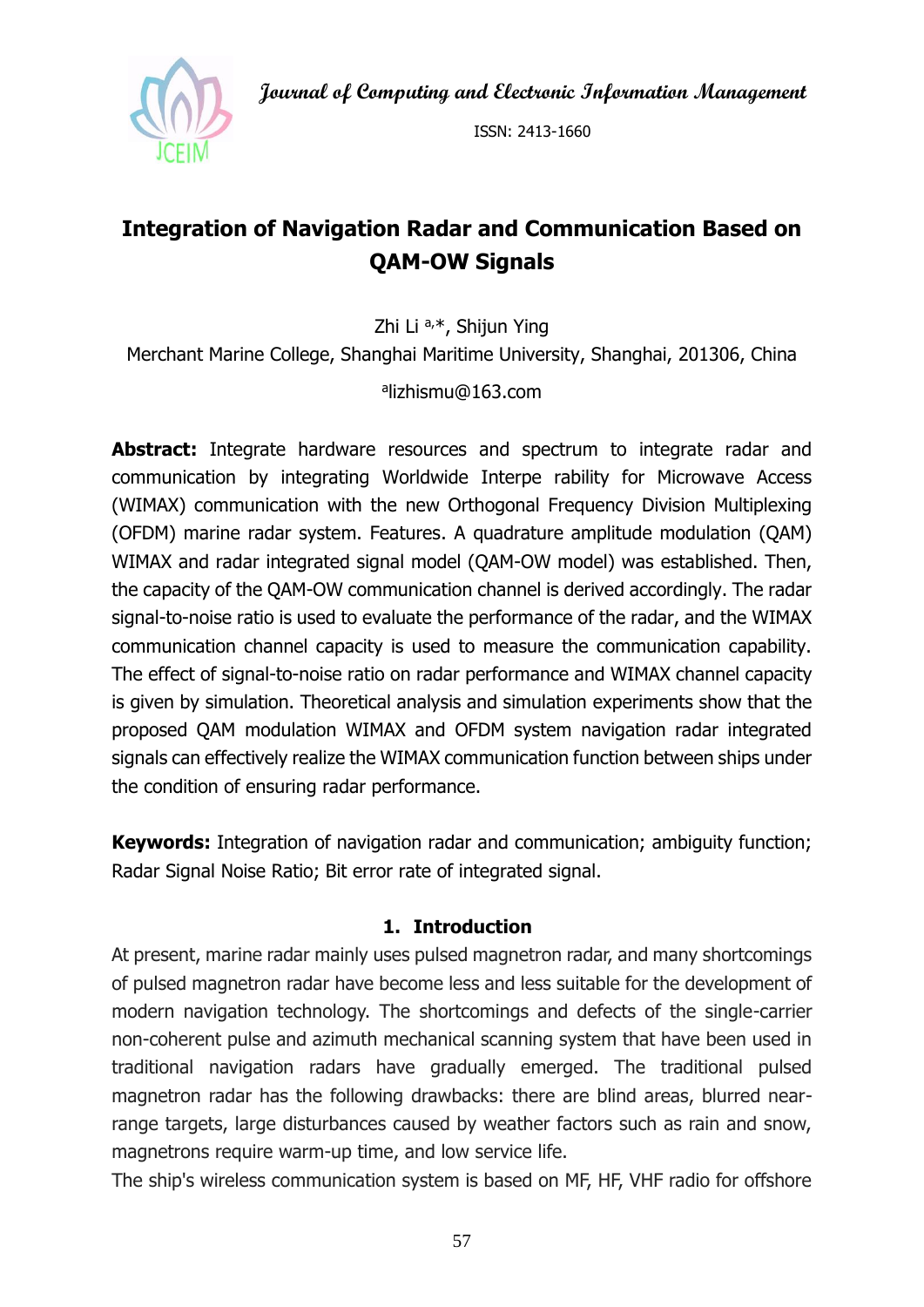ship-to-shore communications, and satellite communications for long-haul ship-to-ship and ship-to-shore communications. Due to the lack of bandwidth, these maritime radio technologies cannot support electronic navigation services. Using satellites is too expensive for commercial services. In order to solve these problems, an improved maritime communication technology is required to transmit a large amount of multimedia data. Therefore, it is hoped that there is a better communication method, which can quickly transmit large-capacity data, the development of the technology of the active phased array antenna, and the reduction of the cost, making this idea a reality. We hope to install an active phased array radar with large bandwidth communication function on the ship to provide basic communication and navigation support for the development of smart ships.

After decades of technological development, the difference between WIMAX (IEEE802.16j) [1,2] communication systems and active phased array radars is getting smaller[3,4].With the development of processing devices, the processing power and versatility of signal processing devices are also increasing, further reducing the hardware differences between the two systems. Radar systems and communication systems are very important in the operation of ships. The ship obtains navigation information from the radar and can broadcast its own information through the WIMAX communication system. Moreover, the frequency used by the S-band and the current frequency of the WIMAX communication system partially overlap, and enter the receiving device channel or system through direct coupling or compact coupling, resulting in performance degradation, quality deterioration, information error or loss, and even blocking the communication.[5,6]Through the combination of WIMAX signals and radar, WIMAX communication is used to establish a large bandwidth connection between ships. The radar can maintain the perception of the surrounding navigation environment with a small transmission power, effectively reducing interference to the communication system [4, 5]. In addition, sea clutter is an important factor affecting the performance of radar detection. The traditional radar measures the distance and azimuth by receiving the radar pulse signal reflected by the target. It is susceptible to sea clutter. The WIMAX marine radar system can effectively avoid the influence of sea clutter on ship information perception by establishing WIMAX communication connection.

# **2. Comparison of methods of radar communication integration**

The existing radar communication integrated design schemes are mainly divided into two categories: one is an integrated waveform design scheme using multiplexing technology, and the other is an integrated waveform design scheme using frequency sharing technology. The integrated waveform design scheme using multiplexing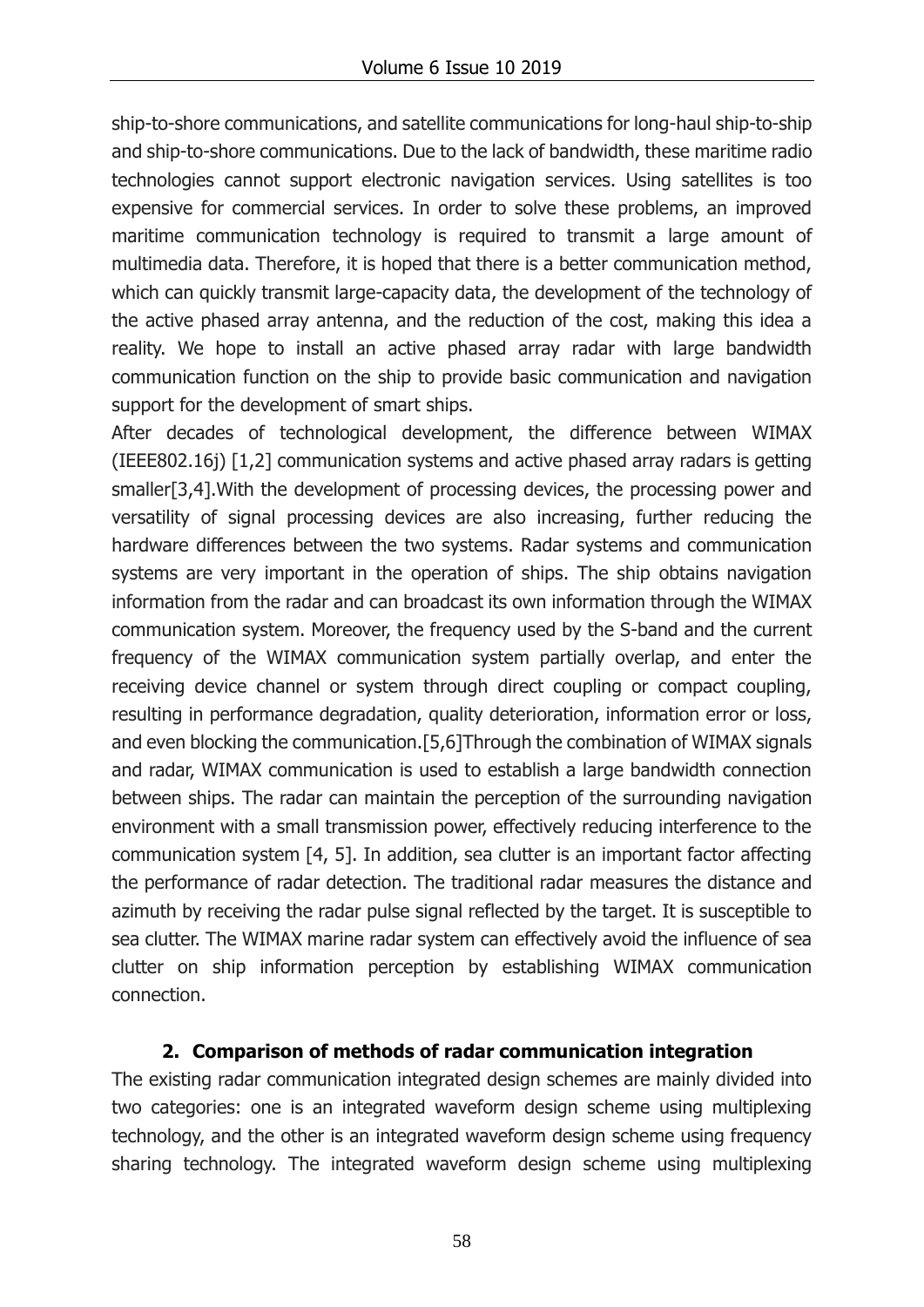technology mainly includes frequency division multiplexing, code division multiplexing, time division multiplexing and space division multiplexing. However, this type of technology does not realize the sharing of radar and communication functions on frequency resources, and does not reduce the use of spectrum resources. And the waveform needs to be separated at the receiving end, and the separation quality will have an impact on the recovery of the radar and communication information.

At present, the realization of radar communication integrated waveform signals is divided into two ways. One is to directly use the communication signal as an integrated signal, and the signal itself can complete the communication, and the radar performance can be satisfied by detecting the target. Second, on the basis of the existing radar waveform, the communication information is modulated on its parameters or the waveform itself, and the radar and communication functions are realized at the same time. In the first method, the OFDM signal is widely used due to its high frequency band utilization and flexible subcarrier design. Literature [7-11] studied the OFDM radar communication integration scheme, but the OFDM system radar communication integrated signal scheme has the problem of high peak-toaverage ratio. In [12], a phase-modulated constant-envelope OFDM signal is proposed to solve the problem of peak-to-average ratio. However, the modulation factor must be added to make the modulation phase within the working range of the phase demodulator, but the addition of this coefficient will make the pulse. The compressed side lobes rise sharply, causing a drop in resolution.

In the second method, the literature [13-15] uses the linear frequency modulation (LFM) signal as the carrier to modulate the minimum frequency shift keying (MSK) symbol phase, but as the number of symbols increases, the spectrum leakage is severe. Literature [16-17] uses the correspondence between LFM and Fourier transform (FRFT) to achieve communication modulation by modulating the initial frequency and modulation frequency, but with the increase of symbols, the design is complicated. Each pulse pulse sidelobe structure is different, resulting in a distance sidelobe modulation, which leads to a decrease in the coherent accumulation gain and affects the detection performance of the target. Reference [18] uses matrix point division to eliminate RSM, but this method requires accurate delay information of the target. In [19], the power ratio of the main subcarrier is designed to suppress the RSM to a certain extent, but this method cannot realize the energy sharing of radar and communication. Literature [20-21] eliminates RSM by designing filters, but as the number of modulation code sources increases, filter performance drops rapidly. Therefore, when designing an integrated signal, it is necessary to balance both communication information modulation and RSM suppression. The orthogonal amplitude modulation (QAM) OW integrated signal proposed in this paper has high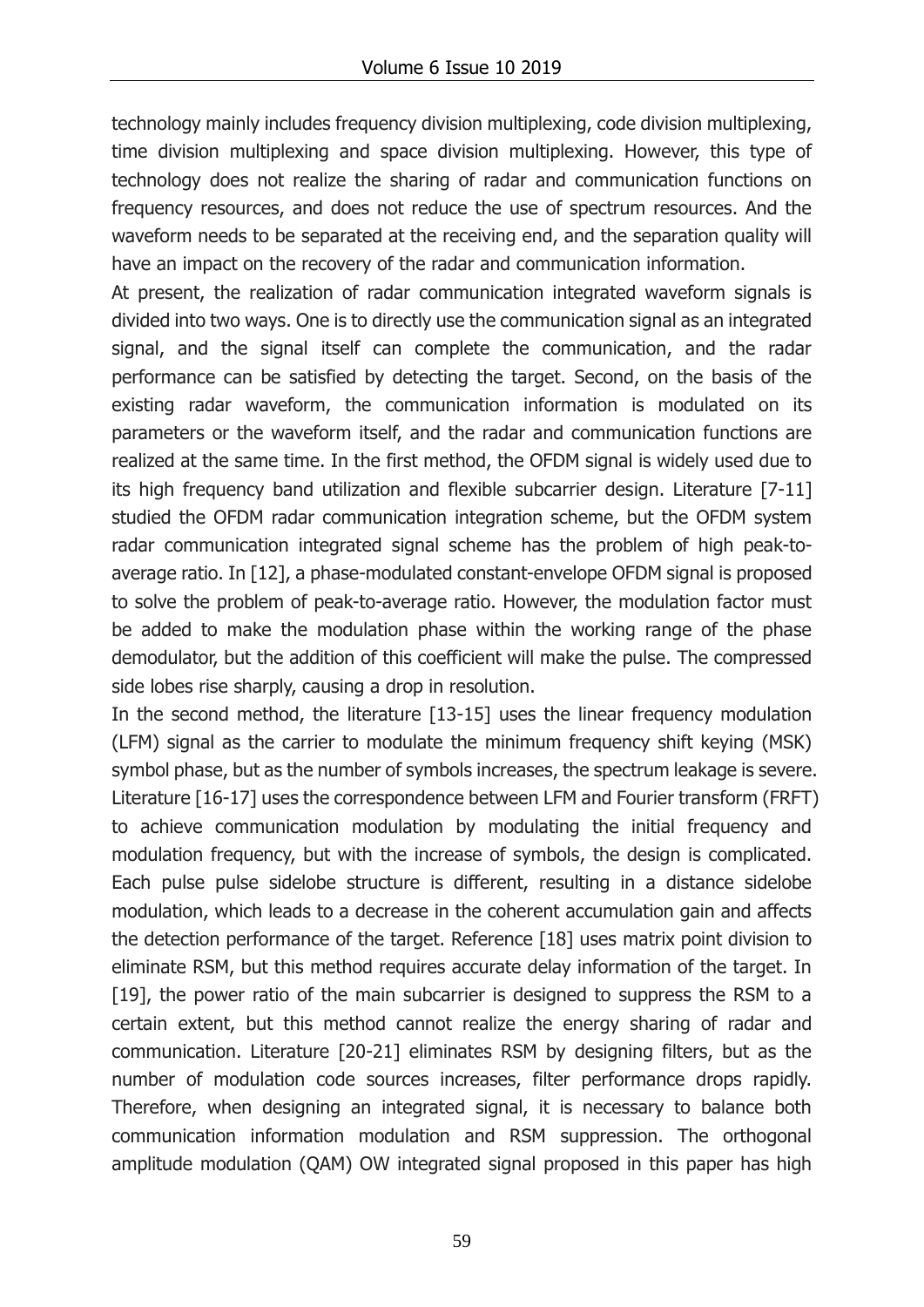frequency band utilization, which effectively improves the communication rate and frequency band utilization of the OW integrated system.

# **3. QAM-OW signal model**

As an important multi-carrier modulation technique, the basic idea of the OW signal is to convert the high-rate WIMAX serial data stream into a low-rate N-way parallel subdata stream through serial-to-parallel conversion operation, and respectively to Nchannel parallel sub-data. Among the stream modulated N OFDM subcarriers,  $M_{OAM}$ QAM modulation is used again for each OFDM subcarrier, where  $M_{\text{OAM}}$  a modulation factor. Then parallel transmission is performed. Due to the sub-stream flow rate, it becomes 1/N times the WIMAX data stream. Multi-carrier modulation technology can divide a wide-band frequency selective channel into N narrow channels with narrow bandwidth, which has strong anti-interference and multi-path effects, and is suitable for transmitting wireless data at high rate. In OFDM, subcarriers are orthogonal to each other in the time domain and overlap each other in the frequency domain. Such signal structures have better spectrum utilization and can be effectively separated at the receiving end.

An OFDM radar usually uses one transmit pulse to transmit one OFDM symbol, and s(t) is a single-symbol transmit signal whose expression is:

$$
\overline{s}(t) = \sum_{m=0}^{N_c - 1} w_n a_{n,m} \exp(j2\pi m \Delta ft) \cdot \text{rect}\left[\left(\frac{t}{T_s}\right)\right]
$$
\n
$$
\text{rect}[t/T_s] = \begin{cases} 1, & 0 \le t \le T_s \\ 0, & \text{if } t \le T_s \end{cases} \tag{1}
$$

In this paper, QAM signal modulation is used. Assuming that the QAM real part modulation coefficient is A\_S and the imaginary part modulation coefficient is A\_X, the corresponding complex amplitude is  $|a_n| = \sqrt{A_s^2 + A_x^2}$ .

When the transmitting carrier frequency is  $f<sub>Z</sub>$ , the transmission signal is:

 $x(t) = Re\left[\sum_{n=0}^{N-1} w_n a_{n,m} rect(t) \cdot exp(j2\pi n \Delta ft) exp(j2\pi f_z t)\right]$  (2)

Assuming that the space has a target at the distance R and has a radial velocity v, the complex analytical expression of the received m-th frame echo signal obtained by down-conversion to obtain the received signal is:

$$
\overline{y}(t) = \lambda \exp(-j2\pi f_z \tau) \exp(j2\pi f_d t) \sum_{n=0}^{N-1} w_n a_{n,m} rect(t-\tau) \cdot exp[j2\pi n \Delta f(t-\tau)]
$$

 $+ g_m(t)$ (3) Where:  $\lambda$  is the target scattering coefficient;  $f_d = f_Z(\frac{2\nu}{c})$  $\frac{\partial^2 v}{\partial x^2}$ ),is the Doppler shift; c is the speed of light;  $g_{_m}(t)$ is the Gaussian white noise signal, and its distribution satisfies the Gaussian distribution with a mean of 0 and a variance of  $\sigma^2$ ; the delay variation is  $\tau =$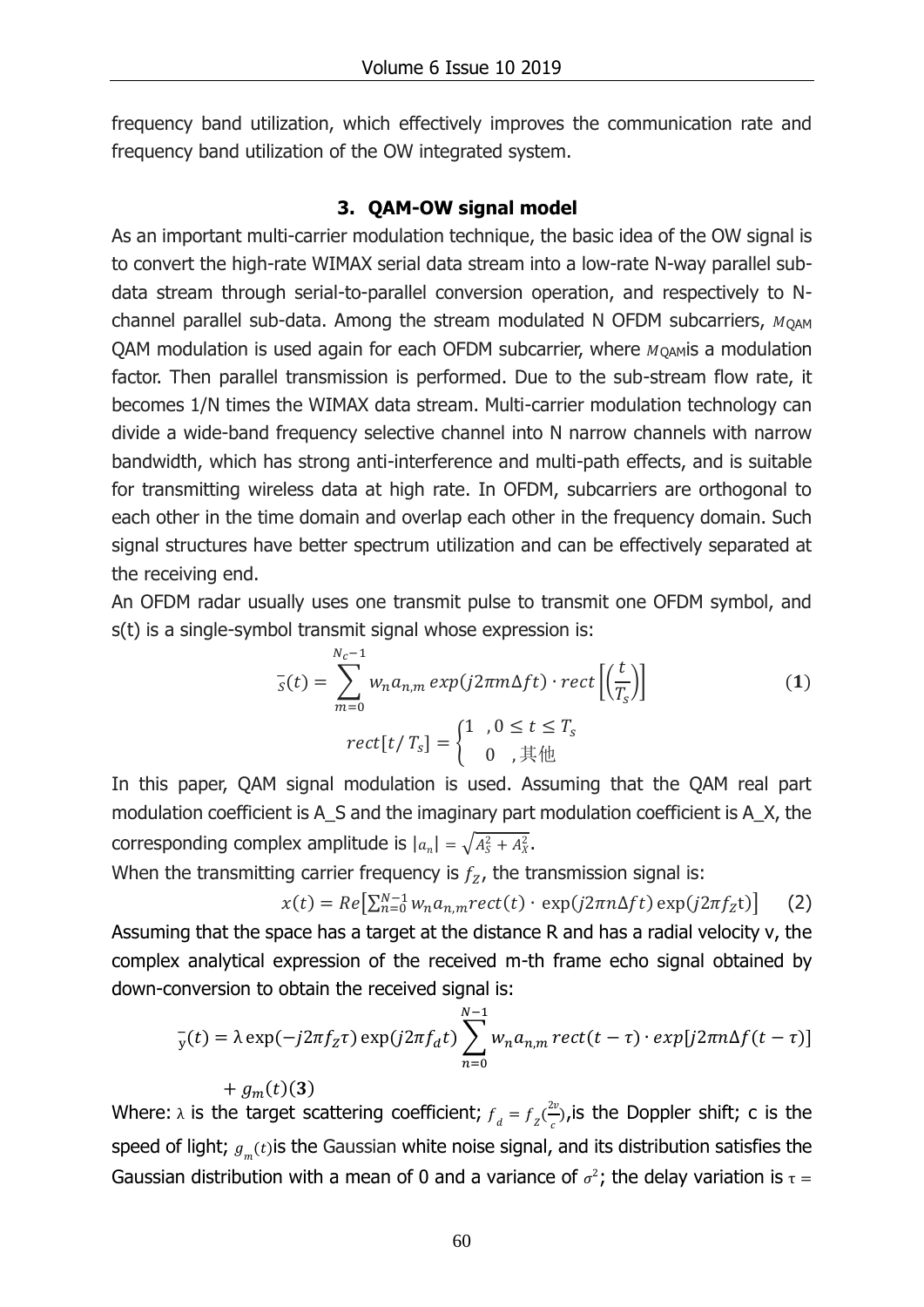2R/c.

Pulse compression of its formula, the output signal is:

$$
\chi(\tau, f_d) = \lambda \sum_{n=0}^{N-1} \exp\left[j2\pi(n\Delta f + f_z)\tau\right] \cdot \exp\left[-j2\pi f_d \left(\frac{n\Delta f}{f_z} + 1\right)(T + \tau)\right] \cdot \sin\left[\pi f_d \left(\frac{n\Delta f}{f_z} + 1\right)(T - \tau)\right] \cdot (T - \tau)|w_n|^2 |a_{n,m}|^2 + L_s \tag{4}
$$

Where:  $L_s$  represents the output of the noise after passing through the matched filter. The traditional radar signal processing coherent accumulation algorithm directly coherently accumulates signals. For the QAM-OW radar communication integrated system, the shared signal carries the random communication modulation information  $a_{m,n}$  To analyze the quantitative characteristics of the random communication modulation information, it is necessary to study the statistical characteristics of the multi-frame signal coherent accumulation. Assuming that the amplitude and phase are uniformly distributed, there are:

$$
J(|a_{n,m}|^2) = J(A_S^2 + a_X^2) = C
$$
 (5)

Where: J[] represents the mean value; C is the average energy of the WIMAX signal.

# **4. Simulation experiment**

## 4.1 Fuzzy function analysis

The parameters simulated in this paper are set as follows: the subcarrier coding length is 13, the carrier spacing  $\Delta f=10$ MHz, and the number of subcarriers N=64.  $a_{n,m}$  uses 16-QAM. The center carrier frequency  $f<sub>e</sub>$  = 10GHz, the pulse width is T=1.3  $\mu s$ , and the integrated signal duty cycle is 0.3.

Figure 1 and Figure 2 respectively simulate the two-dimensional matched filter function of the ideal combination of 1 frame radar signal and 1 frame QAM-OW integrated shared signal echo velocity and distance. Comparing the simulation results of FIG. 1 and FIG. 2, it can be found that the side lobes of the shared signal waveform are disordered, and the OFDM radar signal has a regular stripe pattern. This is because the shared signal has different waveforms transmitted between different pulses, and it can well accumulate the target energy in the main lobe range, but its sidelobe characteristics change with the transmitted communication information, showing similar noise. The characteristics that affect the stability of the system.

Then the bit rate can be expressed as:

## $64bit/1.3 \mu s \times 0.3 = 14.769 Mbit/s$

Signal bandwidth B= N  $*\Delta f = 640$ MHz, Therefore the spectrum validity is 0.023*bit*/( $s * Hz$ ), The efficiency of the spectrum is determined by the bandwidth of the radar system. If properly designed, the system can achieve a similar bit error rate through a conventional OFDM communication system, and it can be concluded that the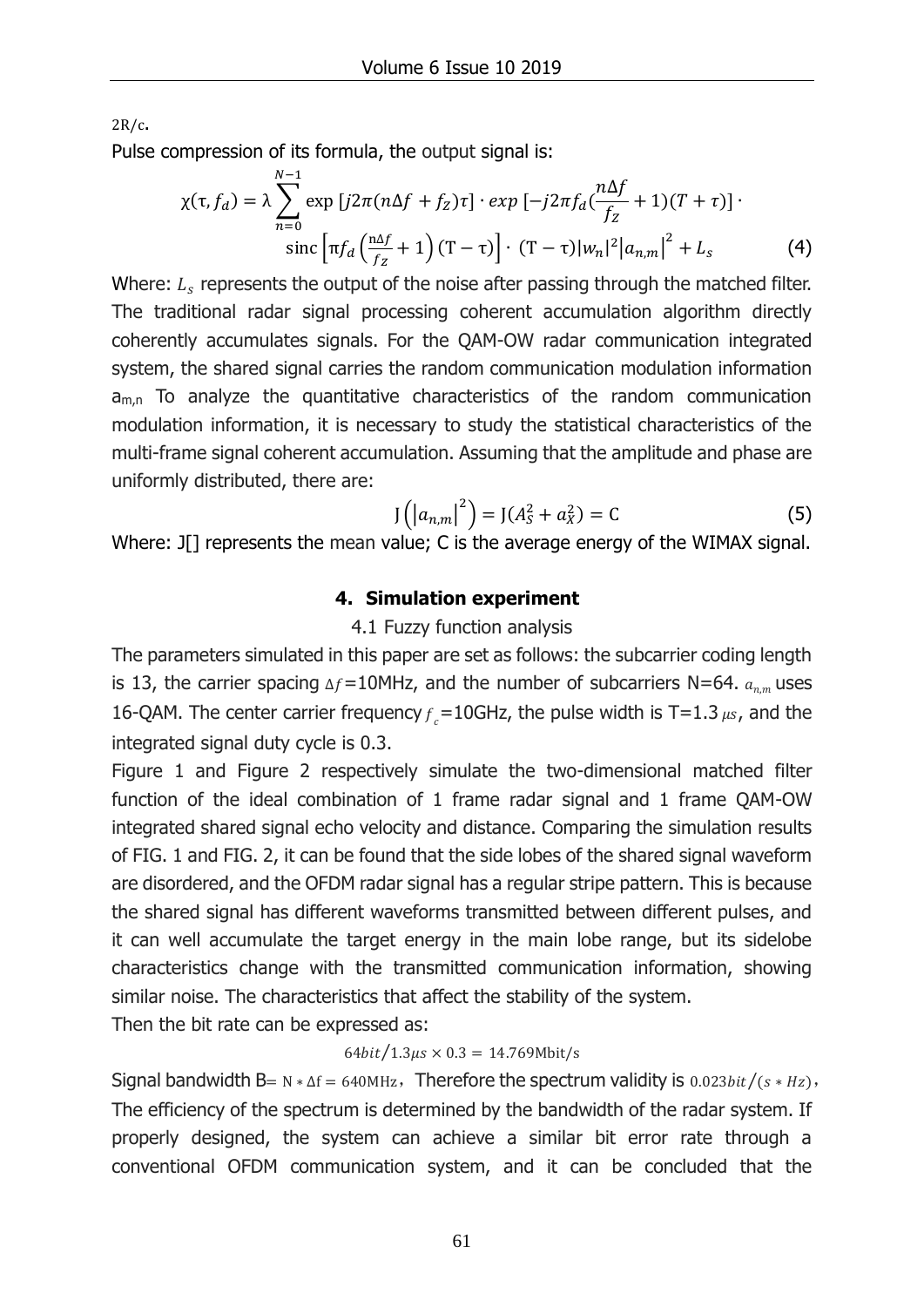



Figure 2: QAM-OW integrated signal fuzzy function



4.2 Performance of the communication system

Figure 3: Signal-to-noise ratio and bit error rate of 16QAM-OW signals at different transmission rates

The bit error rate (BER) relative to the signal-to-noise ratio (SNR) in the QAM-OW signal at different data rates is plotted by Figure 3. Obviously, as the data rate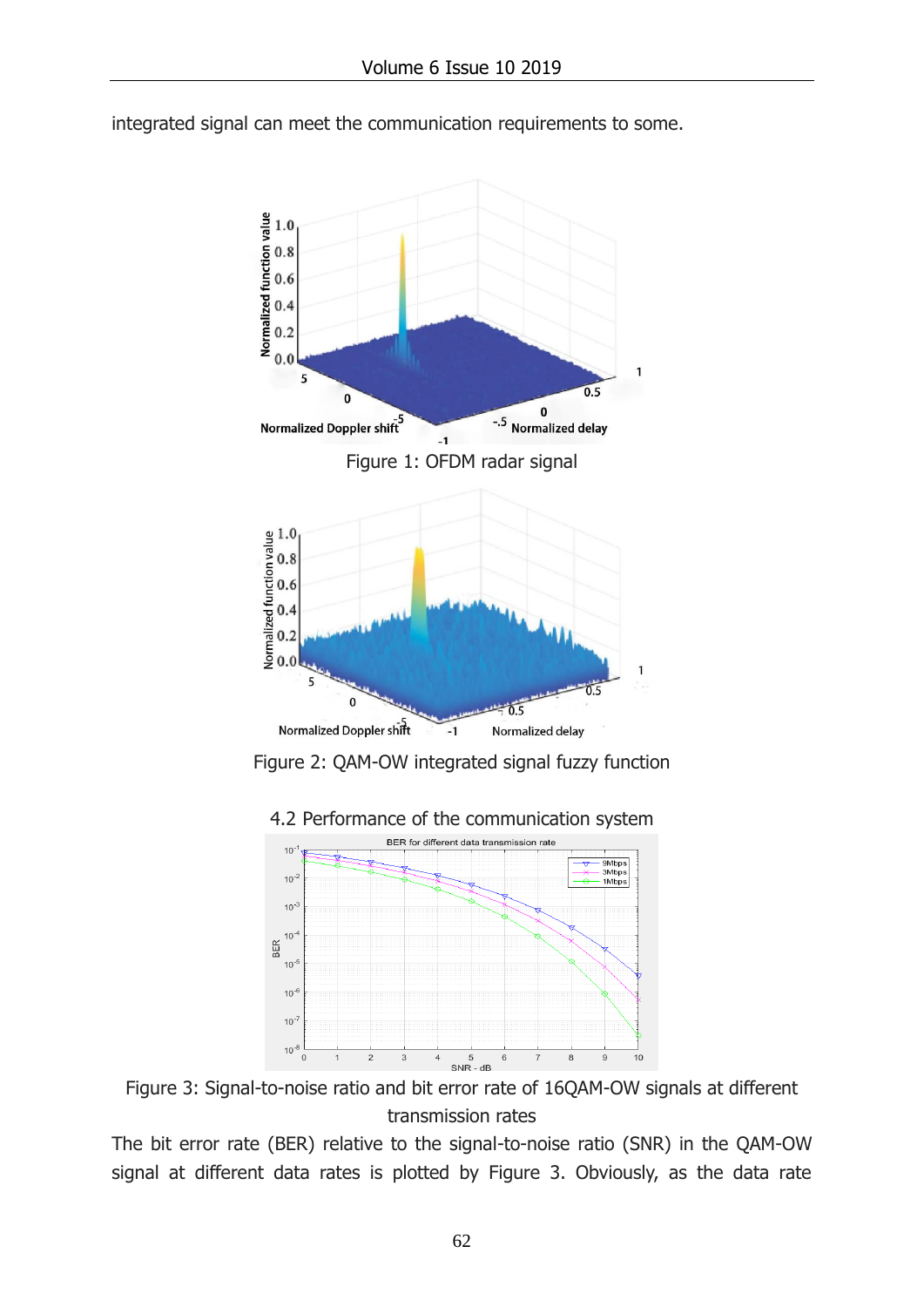increases, the bit error rate increases. This is because encoding at a higher rate reduces the energy-to-noise power spectral density ratio, that is, the data rate can be increased by increasing the encoding rate, but at the same time reducing communication reliability.

# 4.3 Radar performance analysis

Figure 5 shows the comparison of the signal transmission and noise ratios of the transmission method used in this paper and the traditional radar transmission chirp signal. The traditional radar transmits a chirp signal. The purpose of the simulation here is only to compare the obtained radar echo signal-to-noise ratio at different distances of different transmission modes. It can be seen from the simulation results that with the QAM-OW radar communication integration scheme, the signal-to-noise ratio of the radar increases with the detection target distance under the same pulse width, same pulse repetition period and the same signal bandwidth. Falling faster. However, for marine radars, the adoption of some algorithms, or simply increase the radar's transmit power, can effectively compensate for the decline in the signal-tonoise ratio of the QAM-OW system.



Figure 4: Probing distance and signal-to-noise ratio

## **5. Conclusion**

In this paper, the feasibility study of QAM modulated OFDM signal and WIMAX communication system integration is carried out. First, the expression of the QAM-OW signal is given, and then the feasibility analysis is carried out with the help of the fuzzy function. The theoretical analysis and simulation results show that the integrated signal satisfies the instructions of the QAM-OW communication system. However, since the communication information modulation processing of the radar signal echo is used in this paper, when the carrier speed is too large, the orthogonality between carriers is affected, but for the navigation field, the radial velocity of the ship is small, which is suitable for shipborne Radar communication integration.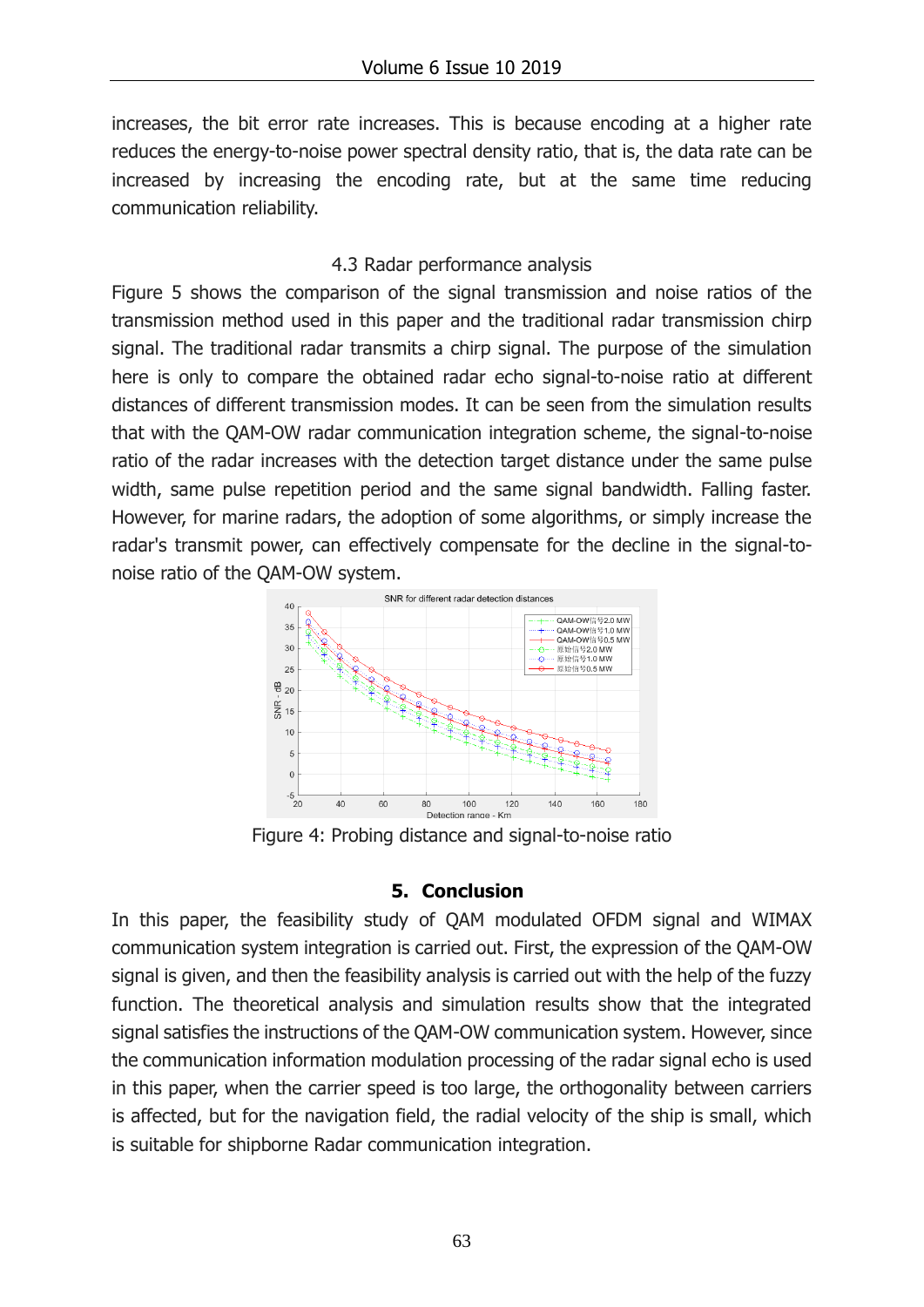#### **References**

- [1] Duan Jingbo. Characteristics and Application Research of Wireless WiMAX Technology [J]. Communication Power Technology, 2019, 36 (03): 188-189.
- [2]Wang Lei, Ding Yan. Application Analysis of WIMAX Technology in Ship Traffic Communication[J]. Ship Science and Technology, 2016, 38(06): 118-120.
- [3] Pan Ruibin. New system solid-state navigation radar and its application [J]. Digital Technology and Application, 2014 (02): 224.
- [4] Pan Ruibin. New system solid state navigation radar and its application [J]. Digital Technology and Application, 2014 (02): 224.
- [5] Jiang Yongwei, Li Jinguo. Interference of Civil Communication to Radar[J]. Information Systems Engineering, 2015(8): 16-16.
- [6] Jiang Yongwei, Li Jinguo. Interference of Civil Communication to Radar[J]. Information Systems Engineering, 2015(8): 16-16.
- [7] Liu Yongjun, Liao Guisheng, Yang Zhiwei, et al. An integrated design method for superresolution OFDM radar communication[J].Journal of Electronic Information, 2016, 38(2):425-433.
- [8] Gu Yabin, Zhang Linrang, Zhou Yu, et al. Integrated Design Method of OFDM Radar Communication Using Correlation Function [J]. Journal of Xidian University, 2018, 45(4): 1-7.
- [9]TIAN Xuanxuan,SONG Zhaohui.On radar and communication integrated system using OFDM signals[C]//2017 IEEE Radar Conference. Piscataway, NJ,USA:IEEE,2017:0318- 0323.
- [10]STURM C,WIESBECKW. Waveform design and signal processing aspects for fusion of wireless communications and radar sensing [J]. Proceedings of the IEEE, 2011, 99(7): 1236-1259.
- [11] Xiao Tao, Ren Guangliang, Research on the Integration of Constant Envelope OFDM Radar Communication[J].Radar Science and Technology, 2018,16(5):491-495.
- [12] TSAI Y M, ZHANG G D, PAN J L. Orthogonal frequency division multiplexing with pahse modulation and constant envelope design[C]//Proceedings of IEEE Military Communications Conference MILCOM.Piscataway,NJ,USA:IEEE,2005:2658-2664.
- [13] SAHIN C, JAKABOSKY J, MOCCORMICK P M, etal.A novel approach for embedding communication symbols into physical radar waveforms [C]// 2017 Radar Conference.. Piscataway, NJ,USA:IEEE, 2017: 1498-1503.
- [14] ZHANG, Yu, LI Qingyu, HUANG Ling, et al. A modified waveform design for radarcommunication integration based on LFM-CPM[C]//2017 IEEE 85th Vehicular Technology Conference.Piscataway,NJ,USA:IEEE,2017:1-5.
- [15]CHEN Xingbo,WANG Xiaomo,XU Shanfeng,et al. A novel radar waveform compatible with communication[C]//2011 International Conference on Computational Problem-Solving Piscataway, NJ, USA: IEEE, 2011: 177-181.
- [16]LI Xiaobai, YANG Ruijuan, CHEN Xinyong, et al. Research on Integrated Signal Sharing of Radar Communication Based on Fractional Fourier Transform[J]. Signal Processing, 2012, 28(4): 487-494.